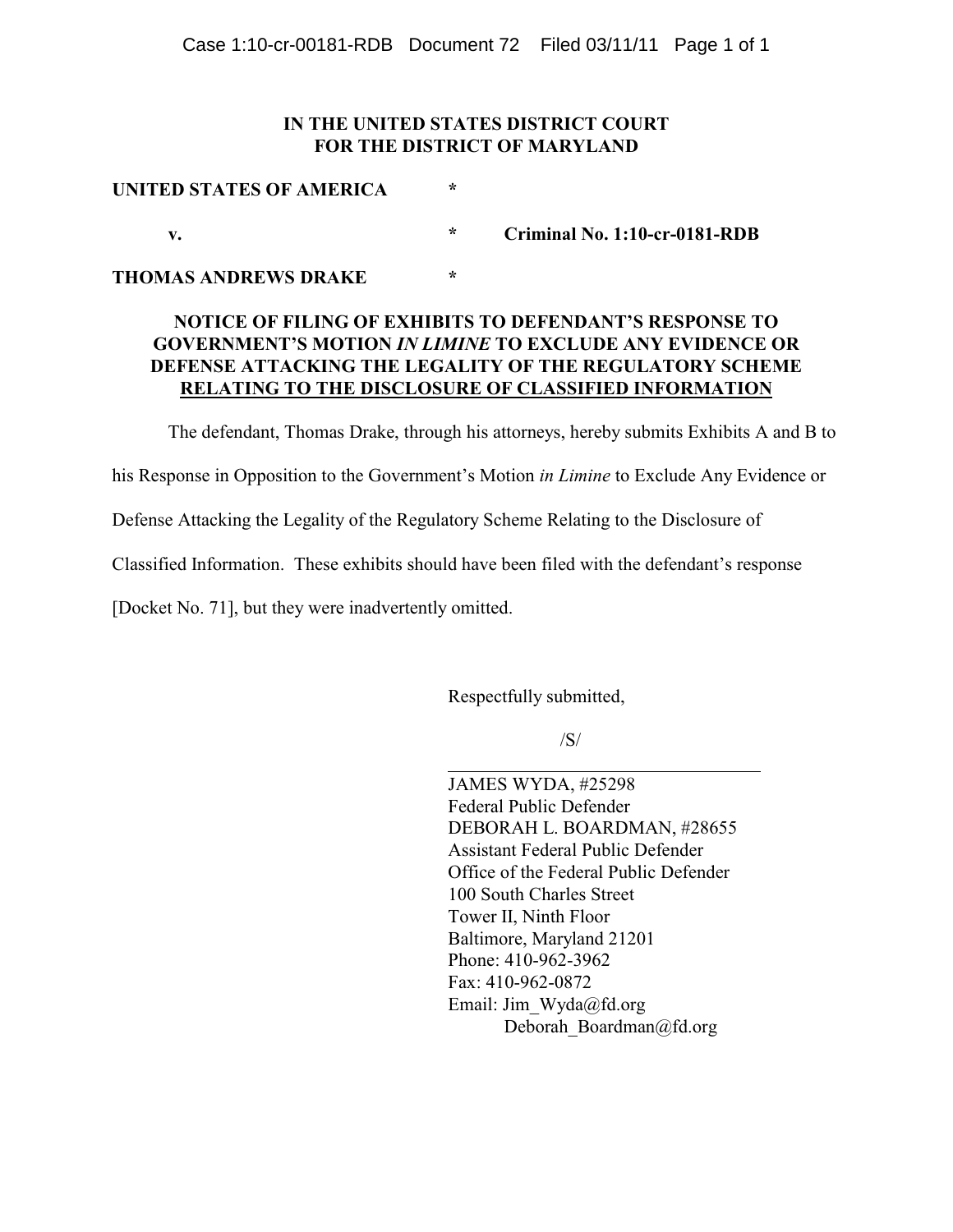# Case 1:10-cr-00181-RDB Document 72-1 Filed 03/11/11 Page 1 of 6<br>UNCLASSIFIED//FOR OFFICIAL USE ONLY



U.S. Department of Justice **Criminal Division** 

Washington, D.C. 20530

## UNCLASSIFIED//FOR OFFICIAL USE ONLY

November 29, 2010

James Wyda, Esq. Deborah Boardman, Esq. Office of the Federal Public Defender 100 South Charles Street BankAmerica Tower II, Ninth Floor Baltimore, MD 21201

> United States v. Thomas Andrews Drake Re: Case No. 10 CR 001811-RDB

> > Rule 16(a)(1)(G) Expert Summary Disclosure

Dear Counsel:

(U) Pursuant to your request for expert disclosures, the written discovery agreement, and our obligation under Rule 16(a)(1)(G), this letter is a written summary of the testimony of Catherine A. Murray, an Original Classification Authority (hereinafter "OCA") for the National Security Agency (hereinafter "NSA"). This letter does not set forth each and every fact about which Ms. Murray will testify, but rather sets forth her qualifications and a written summary of her testimony, including the bases and reasons for her opinions.

(U) We hereby request production of any and all discovery relating to your experts pursuant to Rule 16(b).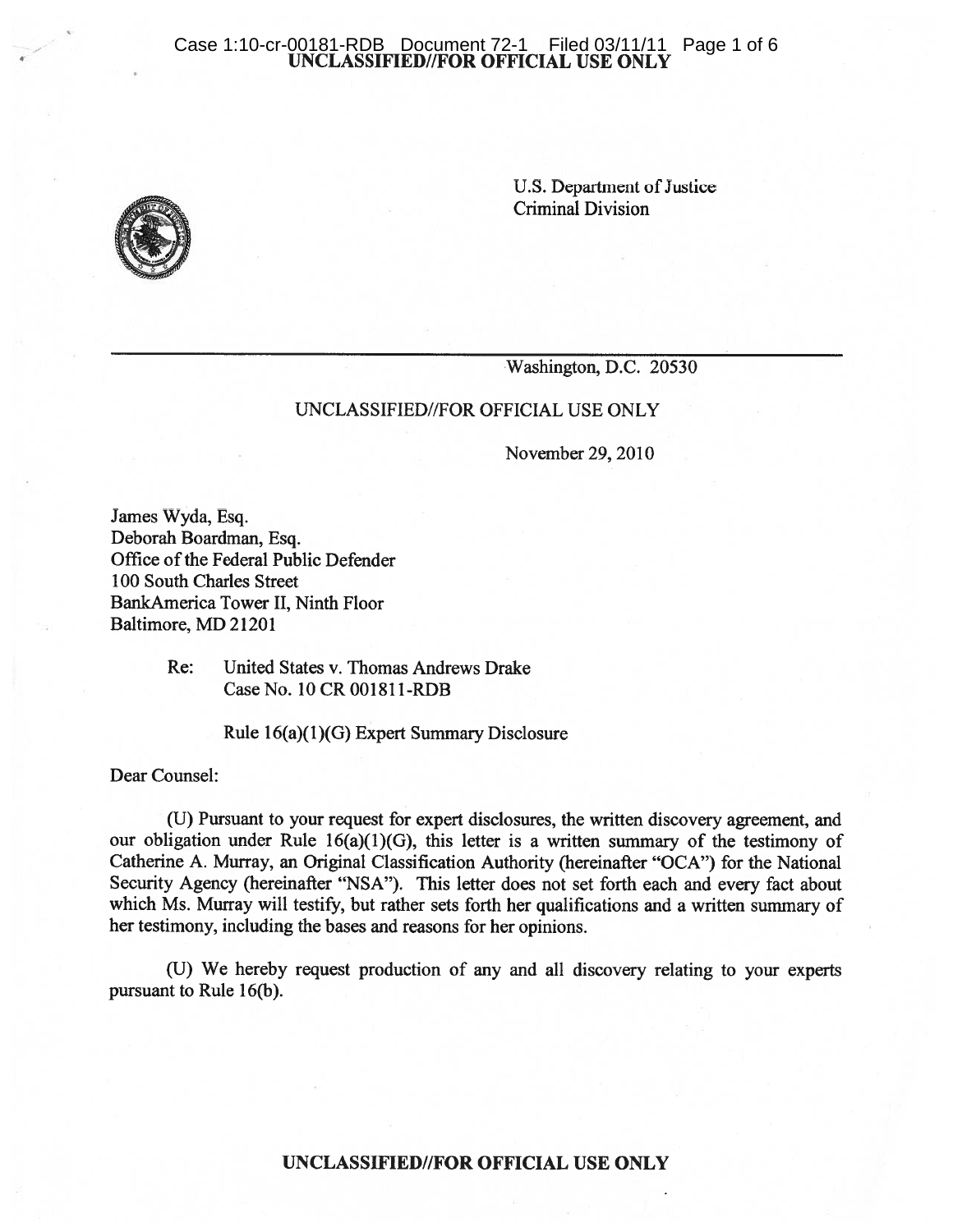# Case 1:10-cr-00181-RDB Document 72-1 Filed 03/11/11 Page 2 of 6<br>UNCLASSIFIED//FOR OFFICIAL USE ONLY

### Qualifications

(U) Ms. Murray has been employed at NSA for approximately 28 years in a variety of positions primarily within the signals intelligence mission. While assigned as the Chief S02 (SID Policy), she was also a designated Agency OCA. Ms. Murray's OCA-specific duties and responsibilities include mandatory annual training in the basis of classification in accordance with Executive Order 13526; reviewing and determining the proper level of classification for NSA documents and information; reviewing the work of other NSA classification advisory officers; and serving as an expert in federal court.

## **Summary of Testimony**

(U) Ms. Murray will testify that the authority of an OCA generally derives from Executive Order 13526 and its predecessors. The purposes of the Executive Order are to prescribe a uniform system for classifying, safeguarding and declassifying national security information, and to protect information critical to national security while also balancing an interest in an open government. Ms. Murray will define some of the terms and phrases important in understanding original classification, including, but not limited to, "national security information," "information," and other terms and phrases necessary and helpful to the jury's understanding of the process of original classification. Ms. Murray also will testify that the original classification authority is non-delegable, and that the uniform system of classification would fail if others could make their own independent determination of the proper classification of information.

(U) Ms. Murray also will testify regarding what conditions must be met in order for information to be classified. By way of example only, these conditions include that: the information must be classified by an OCA, the information must be owned by, produced by or for, or under the control of the U.S. Government, the information must relate to intelligence activities, and the unauthorized disclosure of information reasonably could be expected to cause damage, and the OCA can identify or describe that damage.

(U) Ms. Murray will testify about the different levels of classification. She will define and discuss what is "Confidential," "Secret," and "Top Secret" information, as well as "Sensitive Compartmented Information ("SCI") information. "Confidential" information is information that, if subject to unauthorized disclosure, can reasonably be expected to cause damage to the national security of the United States. "Secret" information is information that, if subject to unauthorized disclosure, can reasonably be expected to cause grave damage to the national security of the United States. "Top Secret" information is information that, if subject to unauthorized disclosure, can reasonably be expected to cause exceptionally grave damage to the national security of the United States.

Ms. Murray will describe some of the factors that go into a classification decision. These factors can include, but are not limited to, foreign government information, intelligence activities to include sources, methods, and means, resource commitment or investment, compromise, safety, equity considerations of partners, and foreign relations. Ms. Murray will explain how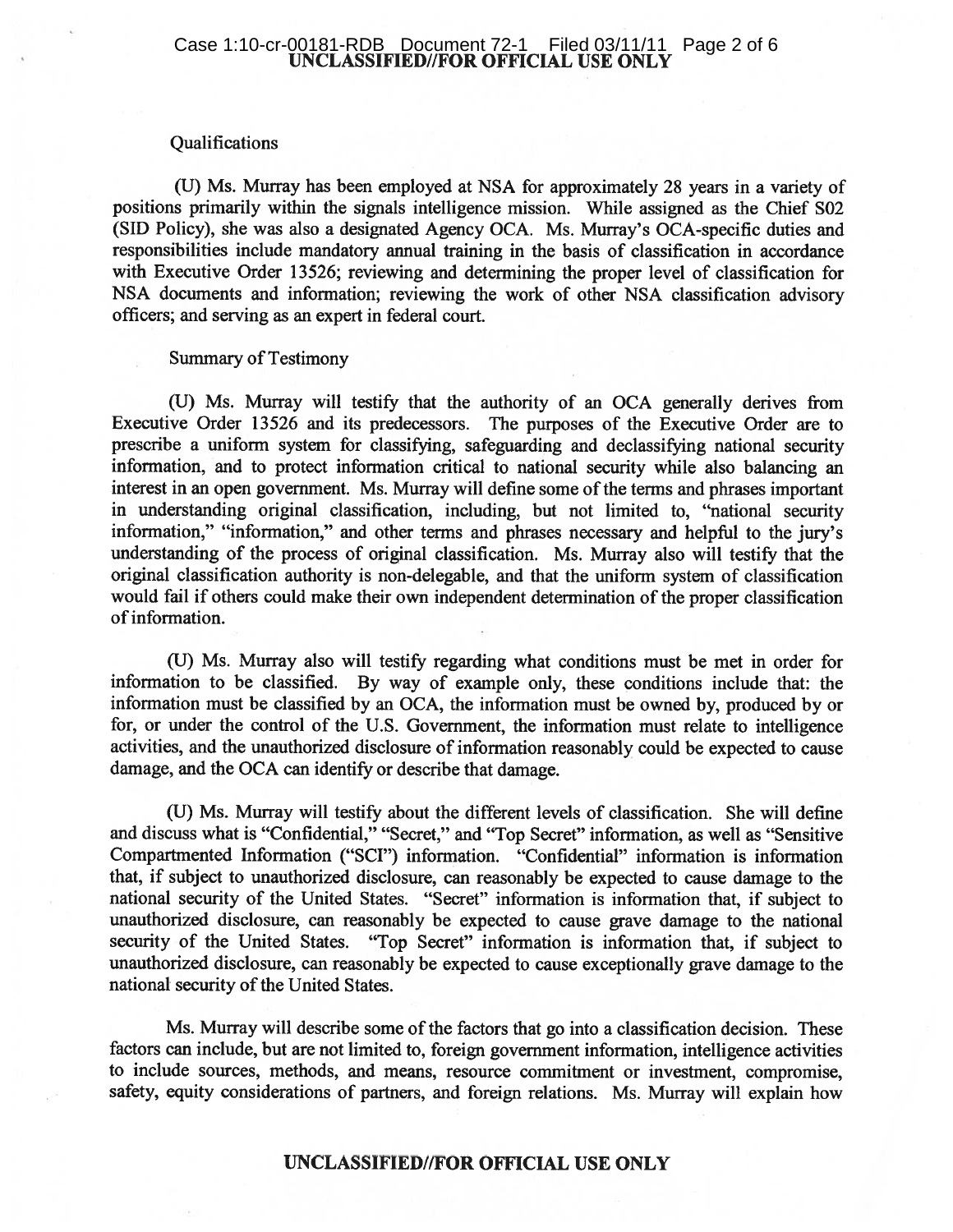## Case 1:10-cr-00181-RDB\_Document 72-1\_Filed 03/11/11\_Page 3 of 6

documents containing classified information are marked, including header and footer markings, portion markings, and the methods required to disseminate classified information.

(U) In addition, she will define and discuss markings and acronyms that may appear on certain documents, such as "COMINT," "FOUO," and other similar types of markings. Ms. Murray also will testify about other aspects of the Executive Order, such as what to do if there is significant doubt about the need to classify information (i.e. not classify) or the appropriate level of classification (i.e. adopt the lower level of classification), or inappropriate reasons for classification (e.g. concealment of violations of law, prevention of agency embarrassment, etc.). In addition, Ms. Murray will testify about the procedures to review classification decisions to determine if classifications need to be modified.

(U) Ms. Murray will testify about the general restrictions on access to classified information, including the requirements of appropriate security clearances, non-disclosure agreements, and the "need to know." She will testify about how NSA is a closed system, and each NSA employee's responsibility to safeguard classified information, including the tools and guides available to each and every employee to assist them in making an initial classification when creating a document. She will testify that no NSA employee may remove classified information from NSA without proper authorization.

(U) Based upon her training and experience, as a twenty-eight year NSA employee and as an OCA, and consistent with the classification guide(s) relevant to the documents and information at issue in this case, Ms. Murray will testify as follows:

> 1. "Collections Sites" Document

(U//FOUO) This document is classified overall as "Top Secret," because the information contained therein reveals physical locations of collection activity, including undeclared and potentially single source collection activity; the forward deployment of employees; and classified technical details of NSA capabilities to a degree that adversaries could design or employ countermeasures. In addition, the classified information in this document appears in other "source" documents, and these documents are classified at a similar level.

#### $2.$ "Trial and Testing" Document

(U//FOUO) This document is classified overall as "Top Secret," because the information contained therein reveals classified technical details of NSA capabilities to a degree that adversaries could design or employ countermeasures. In addition, the document contains "Secret" information, because the information contained therein reveals classified technical details of NSA capabilities, but not to a degree that adversaries could design or employ countermeasures. In addition, the classified information in this document appears in other "source" documents, and these documents are classified at a similar level.

> $3.$ "Volume is our Friend" Document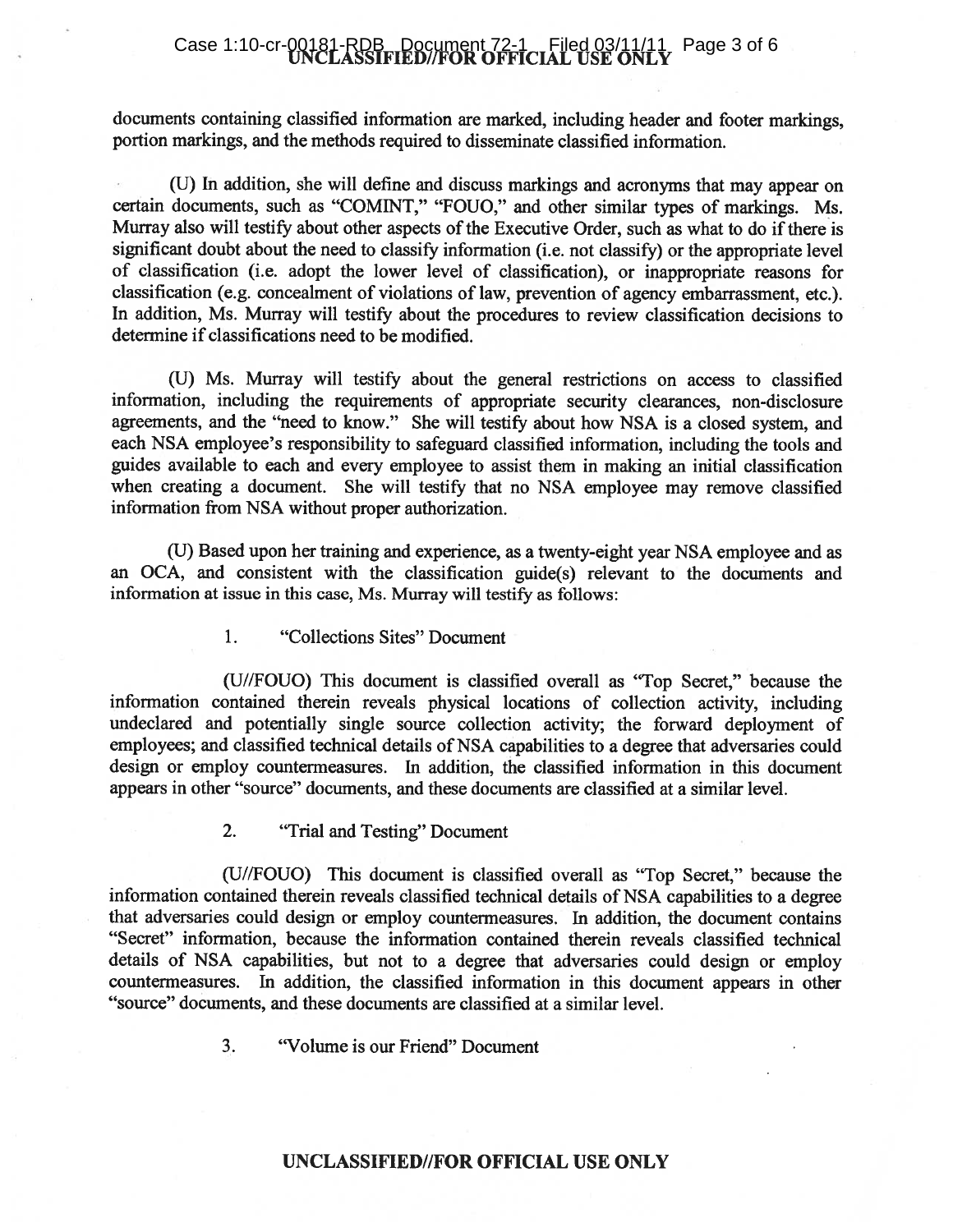# Case 1:10-cr-00181-RDB\_Document 72-1 Filed 03/11/11 Page 4 of 6<br>UNCLASSIFIED//FOR OFFICIAL USE ONLY

(U//FOUO) This document is classified overall as "Top Secret," because the information contained therein reveals classified technical details of NSA capabilities to a degree that adversaries could design or employ countermeasures. In addition, the document contains "Secret" information, because the information contained therein reveals classified technical details of NSA capabilities, but not to a degree that adversaries could design or employ countermeasures, and classified budget information that demonstrates a specific level of effort and commitment by NSA. In addition, the classified information in this document appears in other "source" documents, and these documents are classified at a similar level.

#### $\overline{4}$ . "What a Success" Document

(U//FOUO) This document is classified overall as "Secret," because the information contained therein reveals classified technical details of NSA capabilities and a specific level of effort and commitment by NSA, but not to a degree that adversaries could design or employ countermeasures. In addition, the classified information in this document appears in other "source" documents, and these documents are classified at a similar level.

> 5. "Regular Meetings" Document

(U//FOUO) This document is classified overall as "Secret," because the information contained therein reveals covered operations and sources and methods, but not to a degree that adversaries could design or employ countermeasures. In addition, the classified information in this document appears in other "source" documents, and these documents are classified at a similar level.

> 6. "Shoestring Budget" Document

(U//FOUO) This document is classified overall as "Top Secret," because the information contained therein reveals classified technical details of NSA capabilities to a degree that adversaries could design or employ countermeasures. In addition, the classified information in this document appears in other "source" documents, and these documents are classified at a similar level.

> $7<sub>1</sub>$ "BAG" Document

(U//FOUO) This document is classified overall as "Confidential," because the information contained therein reveals a connection between classified technical details of NSA and a specific program. In addition, the classified information in this document appears in other "source" documents, and these documents are classified at a similar level.

> 8. "Buy vs. Make" Document

(U//FOUO) This document is classified overall as "Top Secret," because the information contained therein reveals classified technical details of NSA capabilities to a degree that adversaries could design or employ countermeasures. In addition, the document contains "Secret" information, because the information contained therein reveals classified technical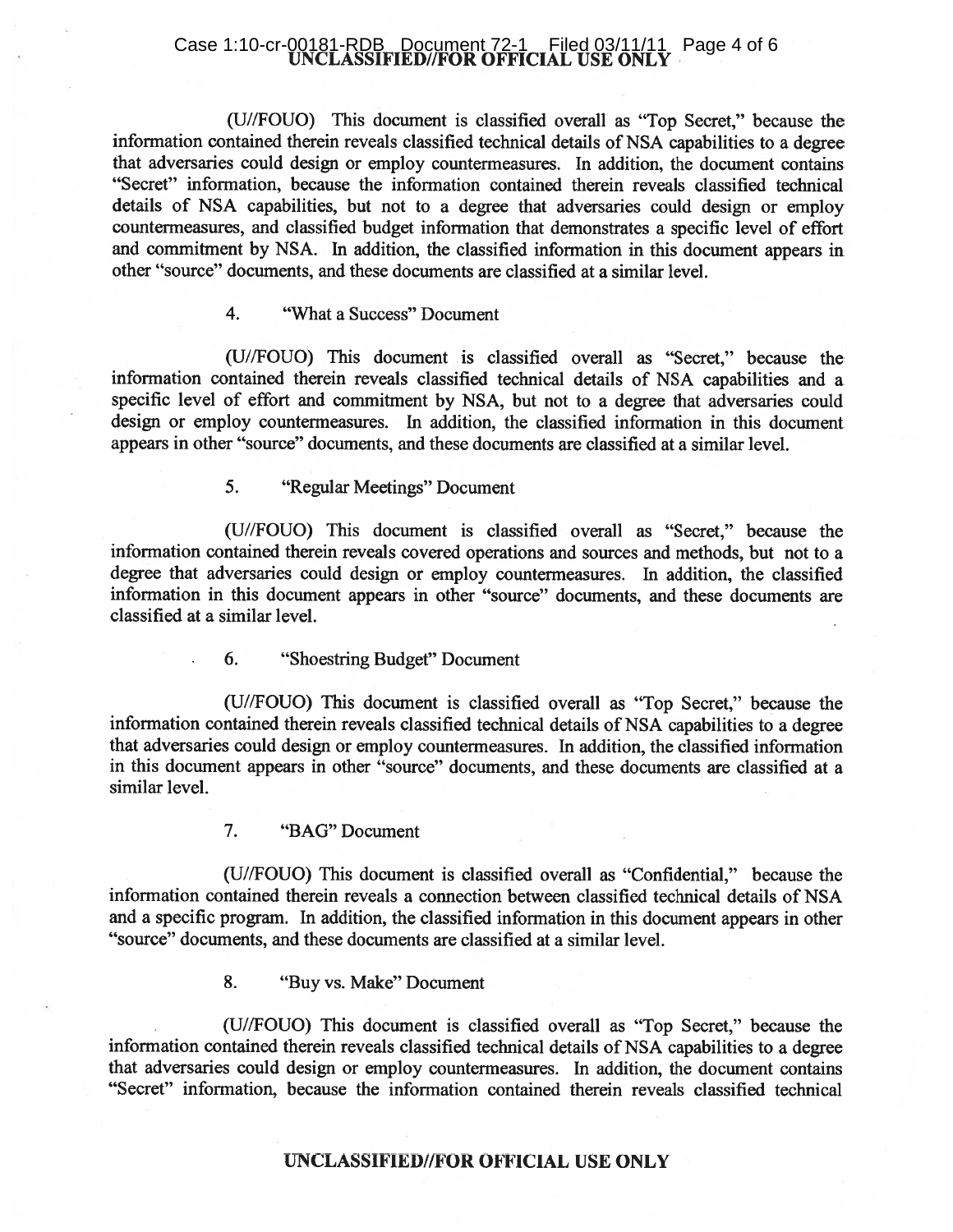# Case 1:10-cr-00181-RDB\_Document 72-1 Filed 03/11/11 Page 5 of 6<br>UNCLASSIFIED//FOR OFFICIAL USE ONLY

details of NSA capabilities, but not to a degree that adversaries could design or employ countermeasures, and classified budget information that demonstrates a specific level of effort and commitment by NSA. Finally, the document contains "Confidential" information, because the information contained therein reveals personnel strength and a specific level of effort and commitment by NSA. In addition, the classified information in this document appears in other "source" documents, and these documents are classified at a similar level.

#### 9. "9-11 Commission" Document

(U//FOUO) This document is classified overall as "Confidential," because the information contained therein reveals personnel strength and a specific level of effort and commitment by NSA. In addition, the classified information in this document appears in other "source" documents, and these documents are classified at a similar level.

#### 10. "TT Notes" Document

(U//FOUO) This document is classified overall as "Secret," because the information contained therein reveals classified budget information that demonstrates a specific level of effort and commitment by NSA. Finally, the document contains "Confidential" information, because the information contained therein demonstrates personnel strength and a specific level of effort and commitment by NSA. In addition, the classified information in this document appears in other "source" documents, and these documents are classified at a similar level.

#### 11. "Terrorism Threat" Document

(U//FOUO) This document is classified overall as "Secret," because the information contained therein reveals classified technical details of NSA capabilities, but not to a degree that adversaries could design or employ countermeasures, and classified budget information that reveals a specific level of effort and commitment by NSA. Finally, the document contains "Confidential" information, because the information contained therein reveals sources and methods associated with a specific program of NSA. In addition, the classified information in this document appears in other "source" documents, and these documents are classified at a similar level.

#### 12. "Note Card 1" Document

(U//FOUO) This document is classified overall as "Secret," because the information contained therein reveals classified budget information that demonstrates a specific level of effort and commitment by NSA. In addition, the classified information in this document appears in other "source" documents, and these documents are classified at a similar level.

#### 13. "Note Card 2" Document

(U//FOUO) This document is classified overall as "Secret," because the information contained therein reveals classified budget information that demonstrates a specific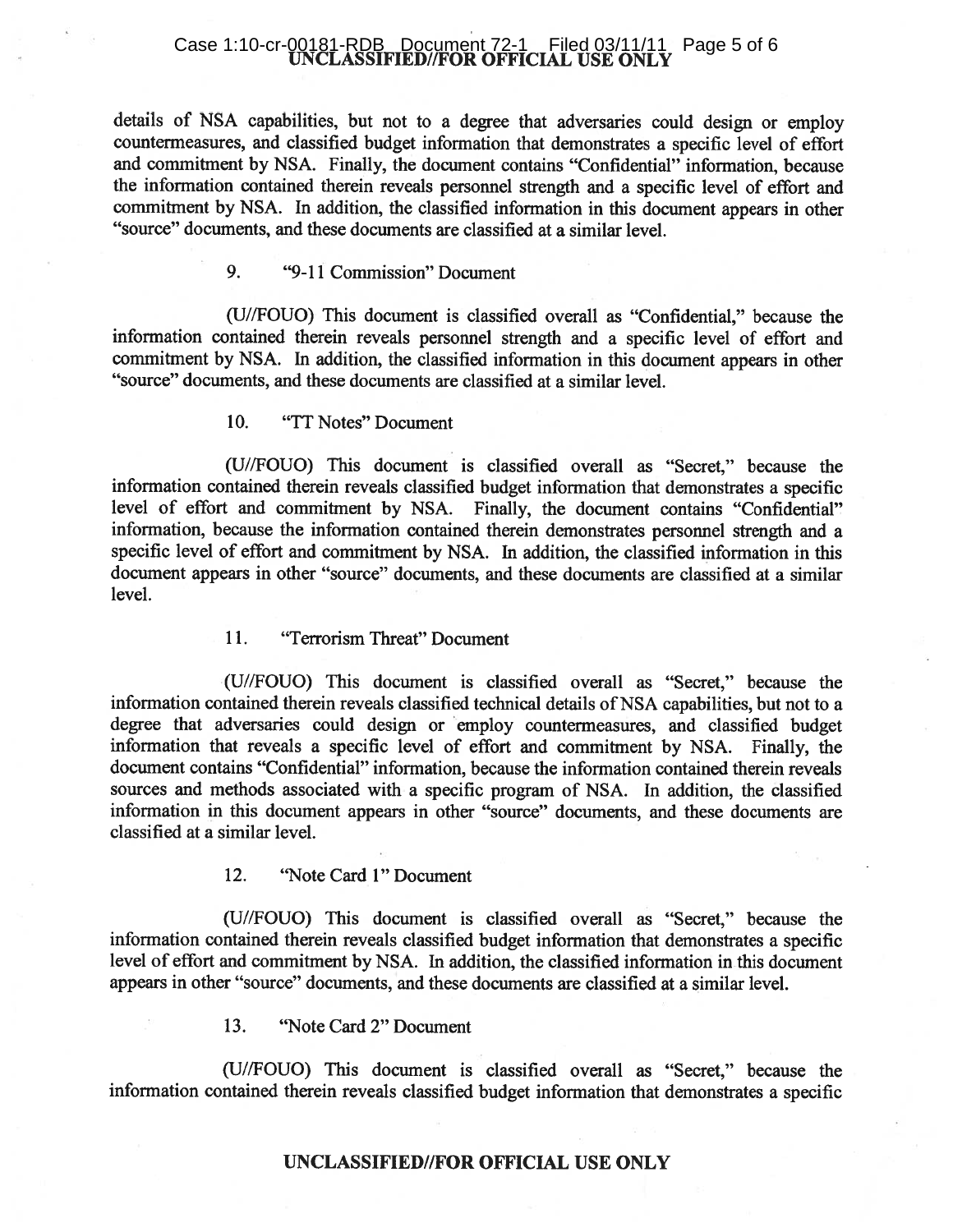## Case 1:10-cr-00181-RDB Document 72-1 Filed 03/11/11<br>UNCLASSIFIED//FOR OFFICIAL USE ONLY Filed 03/11/11 Page 6 of 6

level of effort and commitment by NSA. In addition, the classified information in this document appears in other "source" documents, and these documents are classified at a similar level.

(U//FOUO) The United States reserves the right to supplement this expert summary. You may schedule an appointment at the NSA to review Ms. Murray's classification review of the aforementioned documents.

Very truly yours,

By:

WILLIAM M. WELCH II Senior Litigation Counsel **Criminal Division** United States Department of Justice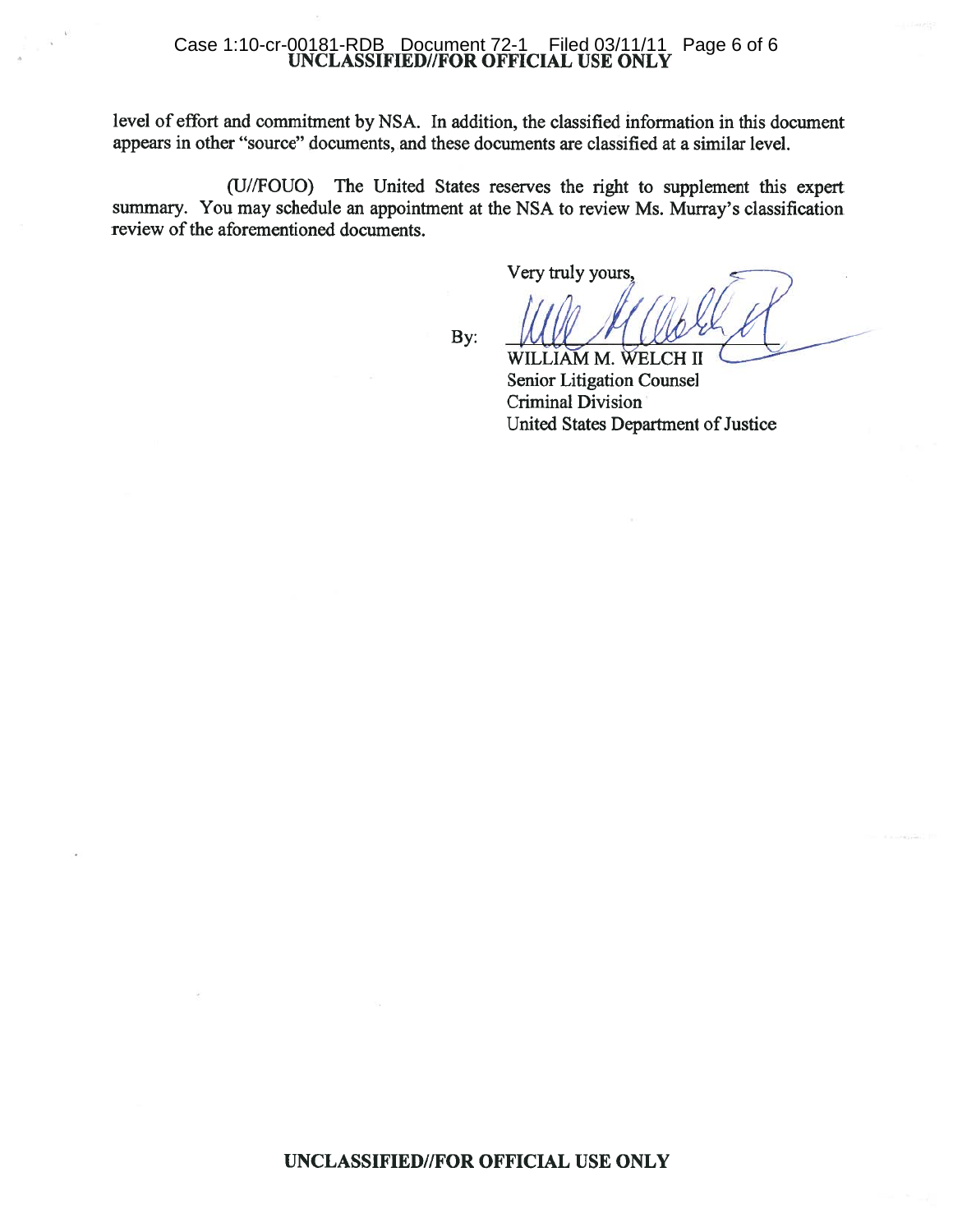

Criminal Division

*Washington, D.C. 20530*

March 7, 2011

VIA EMAIL

James Wyda, Esq. Federal Public Defender Deborah Boardman, Esq. Assistant Federal Public Defender 100 South Charles Street BankAmerica Tower II, Ninth Floor Baltimore, Maryland 21201

## **Re: United States v. Thomas Andrews Drake Case No. 10 CR 00181 RDB**

Dear Attorneys Wyda and Boardman:

This letter shall supplement the previous unclassified Rule  $16(g)$  expert summary of Catherine Murray.

4. "What a Success" Document

(U//FOUO) This document is classified overall as "SECRET," because the information contained therein reveals classified technical details of NSA capabilities and a specific level of effort and commitment by NSA, but not to a degree that adversaries could design or employ countermeasures. More specifically, the combination of the cover terms for this network architecture implied a level of effort, scale, and scope by NSA, and a level of activity and commitment by NSA, to this network architecture such that the information was classified as "SECRET."

(U//FOUO) On July 30, 2010, the classification guide for this information was updated by NSA in accordance with the Executive Order, and NSA determined that this information no longer required the protection of classification. The information, however, was appropriately classified as "SECRET" through the time of the defendant's possession, which ended on November 28, 2007, and through the date of the indictment, April 14, 2010.

(U//FOUO) In addition, this document also discussed NSA efforts related to a malicious computer attack by an external actor or third party on a U.S. government computer system. This fact was classified as "SECRET//REL TO USA, FVEY." Additionally, the document included a specific cover term that had been assigned to this instrusion in order to protect the sensitive nature of the discovery and vulnerability to U.S. government computer networks. The fact that a